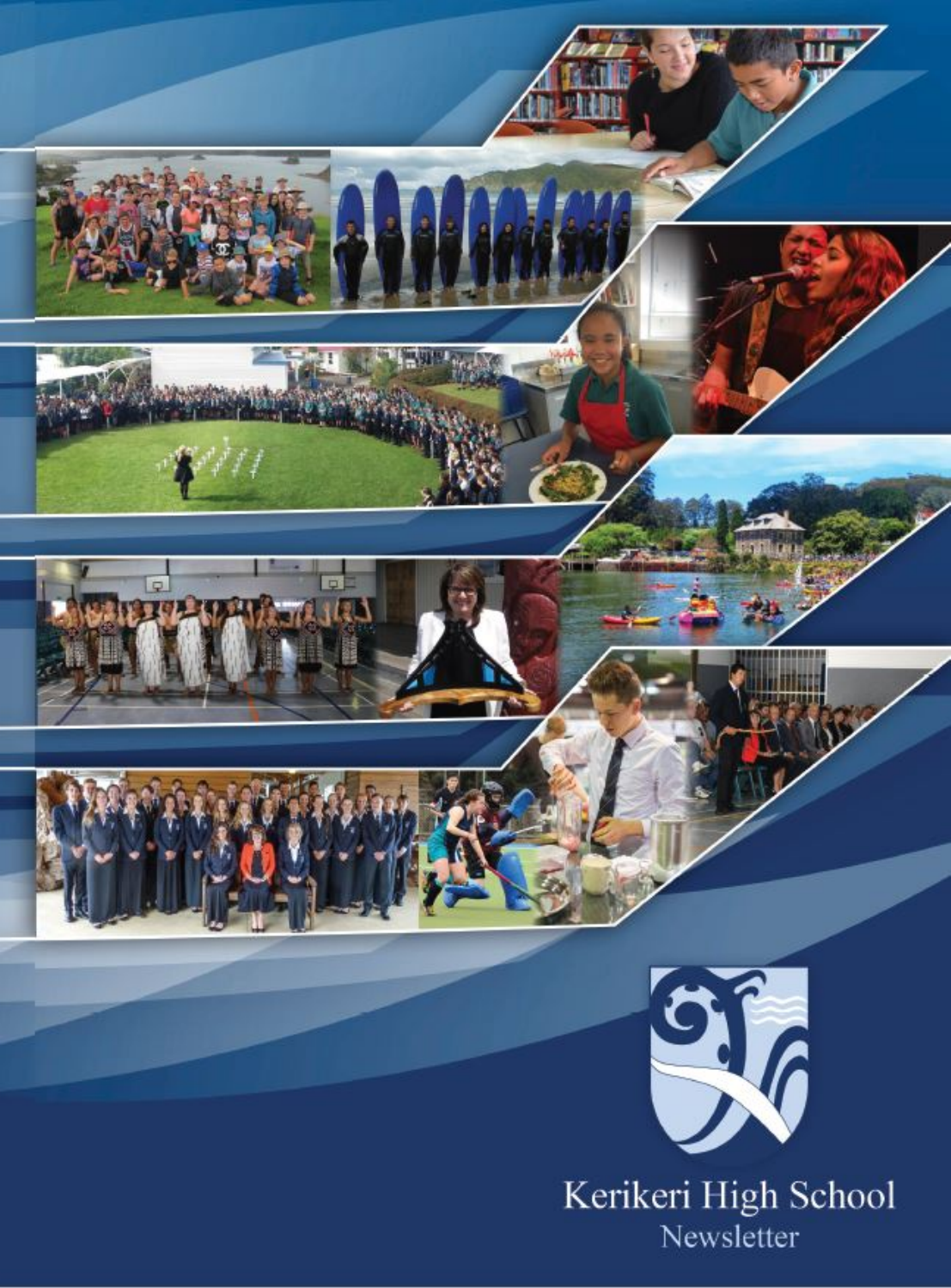

Kerikeri High School

Newsletter No. 4, 18 May 2018 Kerikeri, Bay of Islands

Tēnā koutou katoa e te whānau,

Ngā mihi, mahana ki a koutou o te tau hou. Nau mai haere mai ki tā tātou kura, Te Kura Tuarua o te Kerikeri.

We are now in our third week of Term Two of the 2018 academic year and we were really pleased to welcome all of our students back after the break.

Thank you to all of the staff, parents and senior students who have made so many wonderful opportunities happen for our students so far this year and congratulations to all the busy students who are pushing themselves to do their absolute best across the Four Cornerstones.

We are proud of our School's representation at the Dawn Service for Anzac Day. Our Prefects were flag bearers, our Head Girl Isabella Joe read "The Ode of Remembrance" in Māori, and with Head Boy Shine Fulton read poems of remembrance, our Concert Band and Choir provided the music and well done to Georgia Doherty who played "The Last Post". We presented a wreath on behalf of the young people who are mindful of the sacrifices made for our country Aotearoa New Zealand.

### **TAI TOKERAU FESTIVAL OUTSTANDING**

Thankyou to everyone who worked, participated in and supported our huge Tai Tokerau Festival. Kerikeri High School ensured that we were outstanding hosts for our community, for the 27 Kapa Haka Roōpu performing and all of their supporters and for all who came to experience the diverse and magnificent performances and all of the entertainment.

We thank Ngāti Rēhia especially and also our staff and students who really stepped up into high calibre event management. The Police and St Johns and the Māori Wardens were great. We estimate 5,000 people enjoyed the event over the two days and we are proud to host a once in your school life event for such a celebration of Te Ao Māori.

#### **STUDENT ACHIEVEMENTS**

Congratulations to **Alex Edwards** for winning the Open Women Inter Pacific Spear Fishing Championship in Hawaii recently.

Well done to the Year 8 Future Problem Solving Team; **Zoe Ackers, Emma Howells, Ella Parker** and **Emma Thomson**.

The Team held their final fundraiser for their trip to the World Future Problem Solving Championships in the USA, last weekend at the Duke in Russell. It was an inspiring luncheon and the Keynote speaker was Dame Jenny Shipley. We wish the Team and their coach Mrs Davina Derecourt well in their final preparations as they head off in June.

Many students are currently competing in an Education Perfect Humanities Competition (History, Geography and Social Studies). The students are doing really well including three Elite Awards, with a total of 30 Certificates achieved so far for Kerikeri High School. Congratulations to **Nimish Singh** who is currently in 2nd place, and Kerikeri High School is ranked  $2<sup>nd</sup>$  in the World.

#### **BEST EVER ACADEMIC EXCELLENCE**

On Tuesday 15 May we celebrated our top academic achievers and those students who were awarded Honours in the Academic and Leadership Cornerstones. Our Kapa Haka Group welcomed the recipients into their formal Academic Celebration Assembly where they were recognised on stage for their achievements. Congratulations to the following students who were awarded Academic Honours:

**NCEA Level 1 Excellence Endorsed:** Aaron Bertelink, SeYoung Chang, Monique Cookson, Sara Dray, Svenya Duffy, Alice Ellicott, Abby Forrest-Chambers, Morgan Forrester, George Graham, Jasmine King, Gabrielle Lambers, Matthew Larsen, Paige Lloyd, Bella Mason, Greer Matich, Elijah Molloy-Wolt, Victoria Pantano-Azar, Elena Polovnikoff, Troy Ramsay, Olivia Sherman, Jessica Soo, Penelope Thackwray, Pelesita Vaea, Maeve White, Mana Wihongi, Thomas Wilson.

**NCEA Level 1 Honours:** Anton Aslund, Daniel Bunn, Isaac Chandler, Georgia Davies, Sophia Fotheringham, Sophie Fox, Lisa French, Ayla Galbraith, Nathan Gibson, Leah Green, Max Hart, Olivia Jack, Jonty Kirk, Sara Legler, Acima Mabidikama, Gavin MacMillan, Chloe Mackay, Leo Mooney, Kate Moyle, Anneke Price, Tea Rasclas, Rosey Robb, Jesse Tang, Alana Tapia-Twidle, Kate Ward, Hannah Watson, Katey Whitehead, Ryona Winwood.

**NCEA Level 2 Excellence Endorsed:** Kaya Bookless-Jellick, Zoe Cook, Nicola Dearnley, Kayla Donaldson, Alex Edwards, Stacey Ferguson, Shine Fulton, Sophia Houben, Grace Jennings, Isabella Joe, Hazel Kay, Marcela Neale, Nicole Obren, Alexander Poore, Emma Sheldon, Joel Tyree, Lyndon Wan, Madeleine White.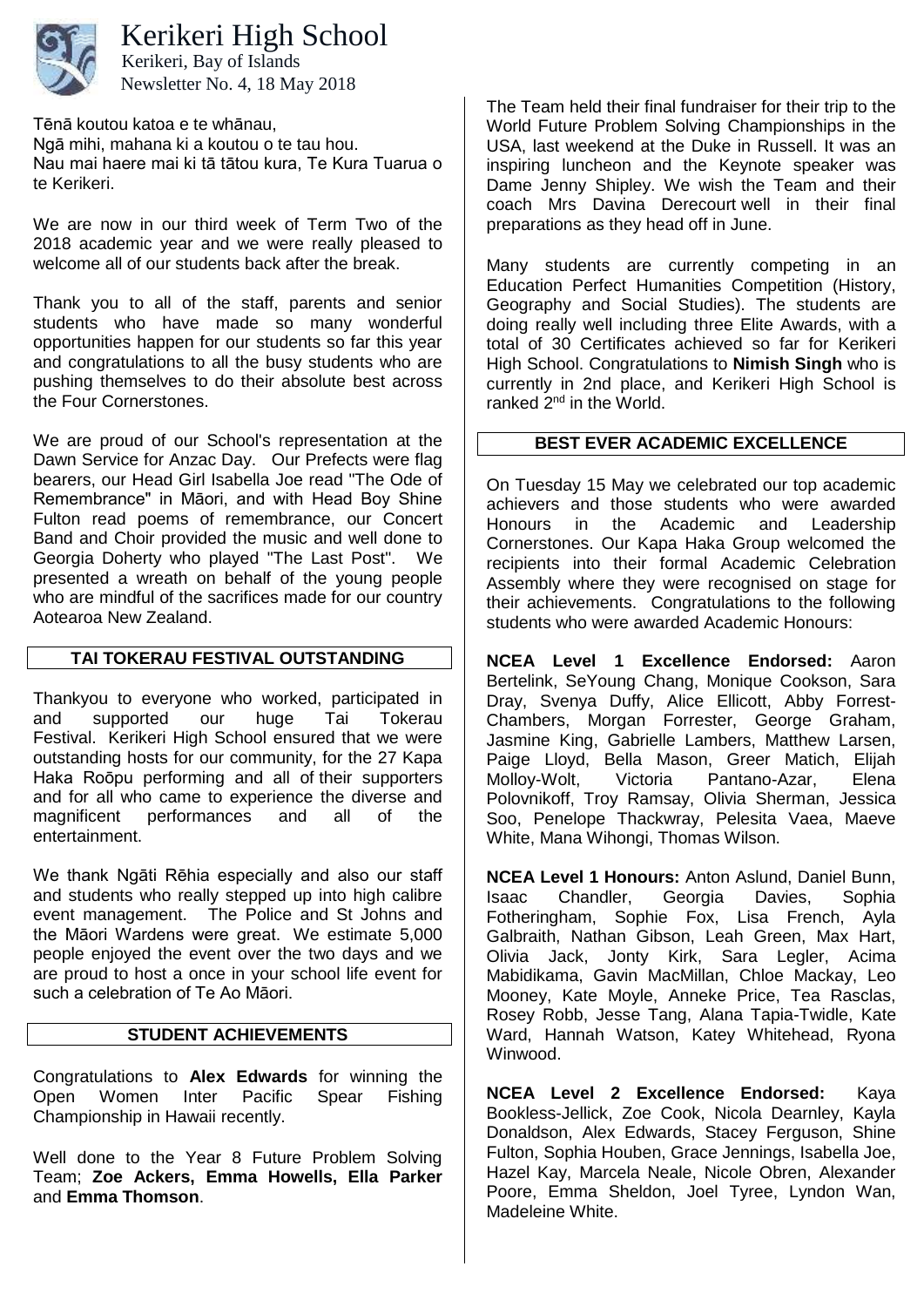**NCEA Level 2 Honours:** Lucia Avery, Isabelle Crossland, Lauryn Jarman, Rochelle Jones, Bryna McCondach, Annette Pilapil, Rebecca Thomas, Kaya Tobin, Mila Urlich.

Congratulations to our Head Students who were awarded Leadership Honours: **Isabella Joe** (Head Girl), **Bryna McCondach** (Deputy Head Girl), **Shine Fulton** (Head Boy) and **Reece Noorwalla** (Deputy Head Boy).

#### **MEET THE PREFECTS**

We warmly invite you to meet the 2018 Prefects on Tuesday 22 May at 7.00pm in the Kerikeri High School Library. It is the first official speaking engagement in 2018 and each Prefect will deliver a short speech. We are sure it will be an very enjoyable evening and would be delighted to see you there.

#### **WORK DAY**

The Kerikeri High School Parent Teacher Association Work Day was held on Friday 12 May 2017. This is our major annual fundraising activity and we really appreciated the support of our students.

#### **MID YEAR ASSESSMENT WEEK**

Mid Year Examinations are soon underway for our Year 9 to 13 students. These important examinations reinforce our academic focus and provide our students with an excellent opportunity to prepare for external End of Year Examinations as well as gaining important internally assessed NCEA credits.

Our Mid Year Examinations also give our junior students the opportunity to establish good revision and study habits as they prepare for their NCEA qualifications.

#### **TRANSITION TO TERTIARY WHANAU EVENING**

This evening was hugely appreciated by families and whanau last year for such practical help and advice, don't miss it.

If your child is intending to study at a Tertiary Institution in 2019, then we warmly invite you and your child to attend a Transition to Tertiary Whanau Evening where Mrs Crawford (Careers Advisor) will discuss applying for University, Polytech and Private Training Establishments, applying for

Accommodation, Student Allowances, Student Loans and Scholarships.

The Transition to Tertiary Evening will be held on Wednesday  $4<sup>th</sup>$  July at 6.30pm in the Library, approximate finish time 7.30pm.

This will be followed by a 'Question and Answer session', and a cup of tea. If you and your child are able to attend please email Mrs Eileen Crawford (Careers Advisor) [ecrawford@kerikerihigh.ac.nz](mailto:ecrawford@kerikerihigh.ac.nz)

#### **PARENTAL GUIDANCE RECOMMENDED**

You may recall the public discussion generated by the [Netflix series 13 Reasons Why last year.](https://www.nzherald.co.nz/lifestyle/news/article.cfm?c_id=6&objectid=11849071)

Season Two will be released worldwide on Friday 18 May. This show was widely watched by teenagers last year. Themes of suicide, sexual assault, consent, bullying and other issues made some young people feel upset and in need of support. Similar and equally confronting themes will be present in Season Two.

In the lead-up to the release, some young people may re-watch the first season, or watch it for the first time. Young people feel the show represents the issues they face. Banning, or recommending a ban on viewing it can be harmful as young people may still watch it but feel they have to hide that from adults. The issues raised in the series are significant, and offer a good opportunity to talk to your young people

about these difficult life events – in a safe environment with their families and whanau.

"13 Reasons Why" is not the only challenging series young people are watching, but it is one of the most talked about. The Office of Film and Literature Classification has released a guide for parents: [Talking with young people about what they're](https://www.classificationoffice.govt.nz/news/latest-news/challenging-media/)  [watching.](https://www.classificationoffice.govt.nz/news/latest-news/challenging-media/)

Reminding and encouraging your young people to seek help is important. Make them aware of what support is available within your family and whanau, school and community.

If you are concerned about a young person, the [Mental Health Foundation have a list of contacts](https://www.mentalhealth.org.nz/get-help/in-crisis/) to get help. You are best to contact your family GP or the DHB Mental Health Team 0800 222 449 ex 5871. However if you or someone else is in danger call the Police on 111 immediately. 24 hour support lines are also available such as Lifeline 0800 543 354, Youthline 0800 376 633, Suicide Crisis Helpline 0508 828 865, or free call or text 1737 Need to Talk.

Principal: Mrs Elizabeth Forgie<br>
Deputy Principals: Mr Mike Clent, Mr Jul

Board of Trustees Chairperson: Mrs Sue Richards Website: [www.kerikerihigh.ac.nz](http://www.kerikerihigh.ac.nz/)<br>Contact Us: Contact Us: Contact Us: Contact Us:

Deputy Principals: Mr Mike Clent, Mr Julian Cosgrove, Mr Daniel Wise, Mrs Maddy Haydock Mrs Jolanda Baker, Mrs Tania Caldwell, Mrs Susan Manning, Mrs Lorraine Noorwalla, Miss Loree Jellick, Mrs Joanne Davis, Miss Kate Liddington, Mrs Freda Arama, Mrs Tanya McGregor, Mrs Amber Alderton Guidance Counsellors: Mrs Gill Luke, Mrs Fleur Kelaher, Mrs Maria Salinas<br>Careers: Mrs Fileen Crawford Mrs Eileen Crawford Parent Teachers Assoc: Mrs Shelley Ellicott, Mrs Justine Strang<br>
Website: Website: Website: Www.kerikerihigh.ac.nz Hone Heke Road, PO Box 92, Kerikeri, T: 09 407 8916, F: 09 407 9323, E: enquiries@kerikerihigh.ac.nz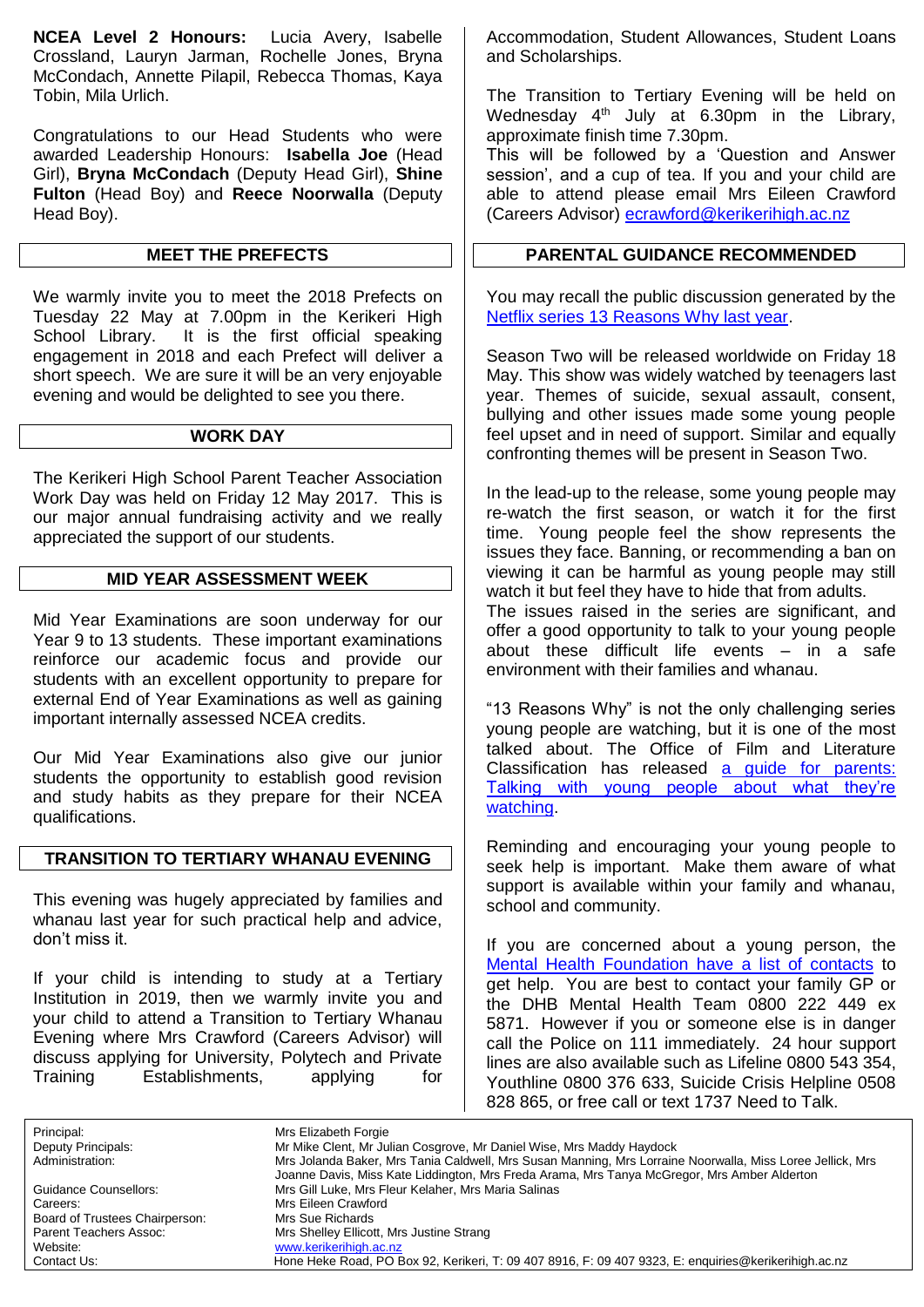#### **WAKA**

WAKA is the acronym for our school values

**W**e are Learners - Whaia te Matauranga **A**ct with Respect - Manaaki te tangata **K**eep ourselves Safe – Tiaki tangata **A**lways Proud – Kia manawanui

WAKA was developed out of our involvement in Positive Behaviour for Learning (PB4L). PB4L is essentially about monitoring and modifying behaviour, making behaviour expectations clear in a

positive way, and regularly reinforcing positive behaviour when we see it.

In our school our WAKA values were developed through an intense period of consultation and collaboration with staff, students, Board of Trustees and PTA, parents and whanau. WAKA expresses the values and attitudes we wish everyone in our wider school community to be displaying. The WAKA acronym also symbolises the shared journey and working together to reach our goals. WAKA has had a hugely positive effect on our school tone and culture.

#### **JACKETS AND HOODIES**

Students who have purchased or wish to purchase a Kerikeri High School jacket, can have their initials embroidered by DD Gold on the bottom right of their school jacket but please not Christian names and Surnames. Embroidery is optional and will be at the parents cost, \$8.50 including GST.

Jackets to be dropped off to DD Gold by 10.00am Thursdays, collection day Friday. If your jacket has not been collected on Friday, the next opportunity to collect your jacket will be the following Friday. DD Gold are located at 59 Hobson Ave and can be contacted on 09 407 1527.

Kerikeri High School Representative Hoodies are available for students who meet the schools approved criteria. 'Kerikeri High School Representative Hoodie Criteria' insert is included with this Newsletter.

#### **COMMUNITY NOTICES** *These are not Kerikeri High School run activities*

**Friday Night Skating** 6pm - 8.30pm & Sunday Skating from 2pm - 4pm during Term Two. Baysport Complex, Harmony Lane, Waipapa [www.northlandstingrays.co.nz](http://www.northlandstingrays.co.nz/)

Principal: Mrs Elizabeth Forgie<br>
Deputy Principals: Mr Mike Clent, Mr Ju Deputy Principals: Mr Mike Clent, Mr Julian Cosgrove, Mr Daniel Wise, Mrs Maddy Haydock Administration: Mrs Jolanda Baker, Mrs Tania Caldwell, Mrs Susan Manning, Mrs Lorraine Noorwalla, Miss Loree Jellick, Mrs Joanne Davis, Miss Kate Liddington, Mrs Freda Arama, Mrs Tanya McGregor, Mrs Amber Alderton Guidance Counsellors: Mrs Gill Luke, Mrs Fleur Kelaher, Mrs Maria Salinas<br>Careers: Mrs Fileen Crawford Mrs Eileen Crawford Board of Trustees Chairperson: Mrs Sue Richards Parent Teachers Assoc: Mrs Shelley Ellicott, Mrs Justine Strang<br>Website: Website: Website: Www.kerikerihigh.ac.nz Website: [www.kerikerihigh.ac.nz](http://www.kerikerihigh.ac.nz/)<br>Contact Us: Contact Us: Contact Us: Contact Us: Contact Us: Contact Us: Contact Us: Contact Us: Contact Us: Co Hone Heke Road, PO Box 92, Kerikeri, T: 09 407 8916, F: 09 407 9323, E: enquiries@kerikerihigh.ac.nz

#### **WHAT'S HAPPENING**

- **22 May** Tuakana Training Day
- **23 May** Social Action Breakfast
- **23 May** Board Meeting 5.30pm
- **28 May** Year 10-12 Speech Finals
- **29 May** Cross Country Championships
- **30 May** Far North Careers Roadshow
- **4 June** Queens Birthday School CLOSED

We look forward to another great term.

Heio ano.

**Kia ora**

bijabean Forgie

**EA Forgie (Mrs) M.A. (Hons), Dip.Ed .Admin, Dip.Tchg.**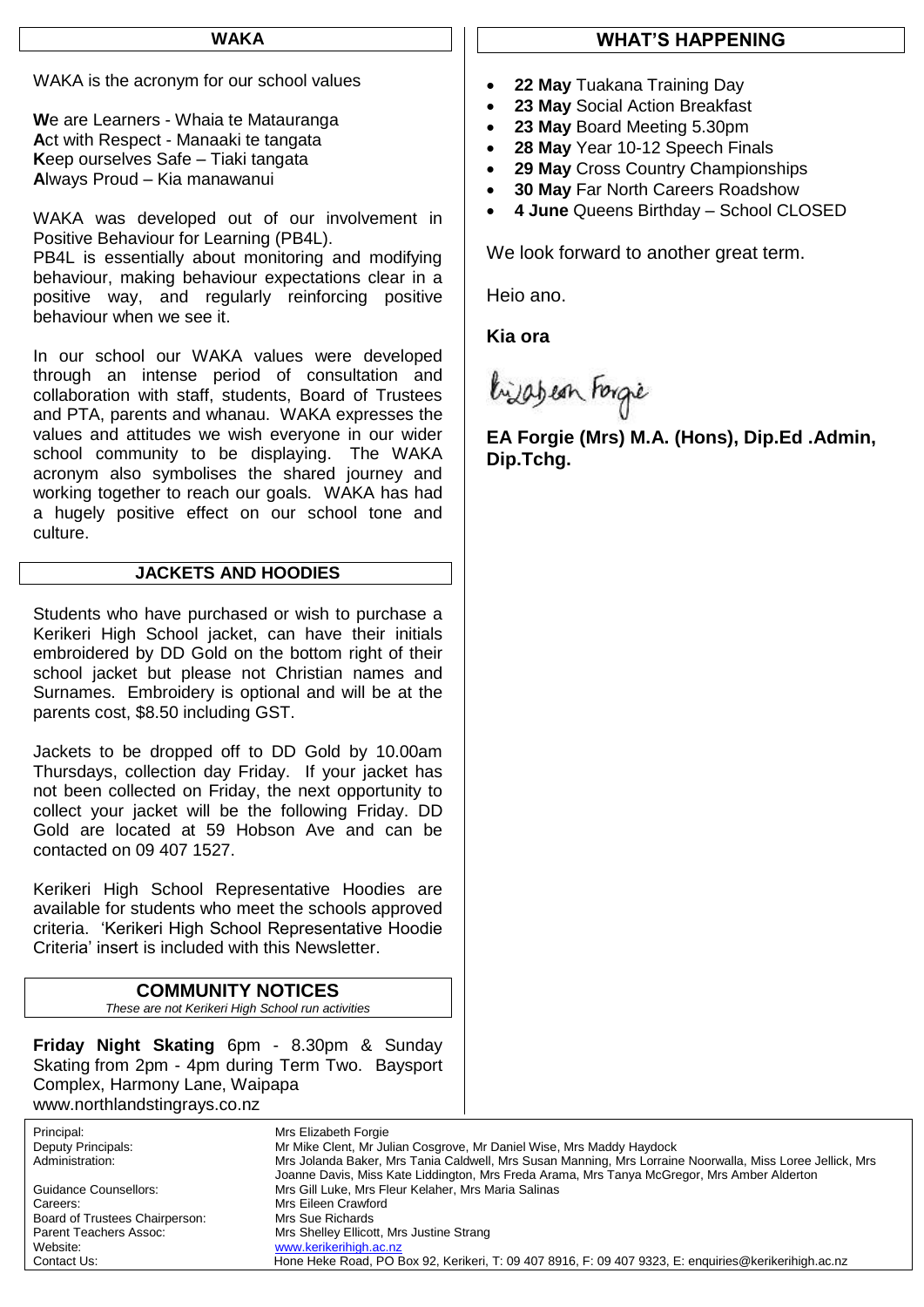

# Supporting success in your school.

If you are a parent, staff member or member of the school community and you draw down a new ASB home loan of \$250,000 or more, ASB will donate to your chosen participating school:

\$500

ASB lending criteria and terms apply. Fees may apply. To be eligible for this donation your new home loan application must be received, approved and then documented in a facility agreement, along with the completion of a school donation voucher, between 1 July 2017 and 30 June 2018. A minimum of 20% equity is required in the security property provided to ASB. This home loan offer is only available on loans secured by an owner-occupied residential property. Only one donation will be given per customer. Donations will be made by ASB on behalf of the customer to the chosen school upon full draw down of the new home loan. This offer excludes loans for business purposes and bridging.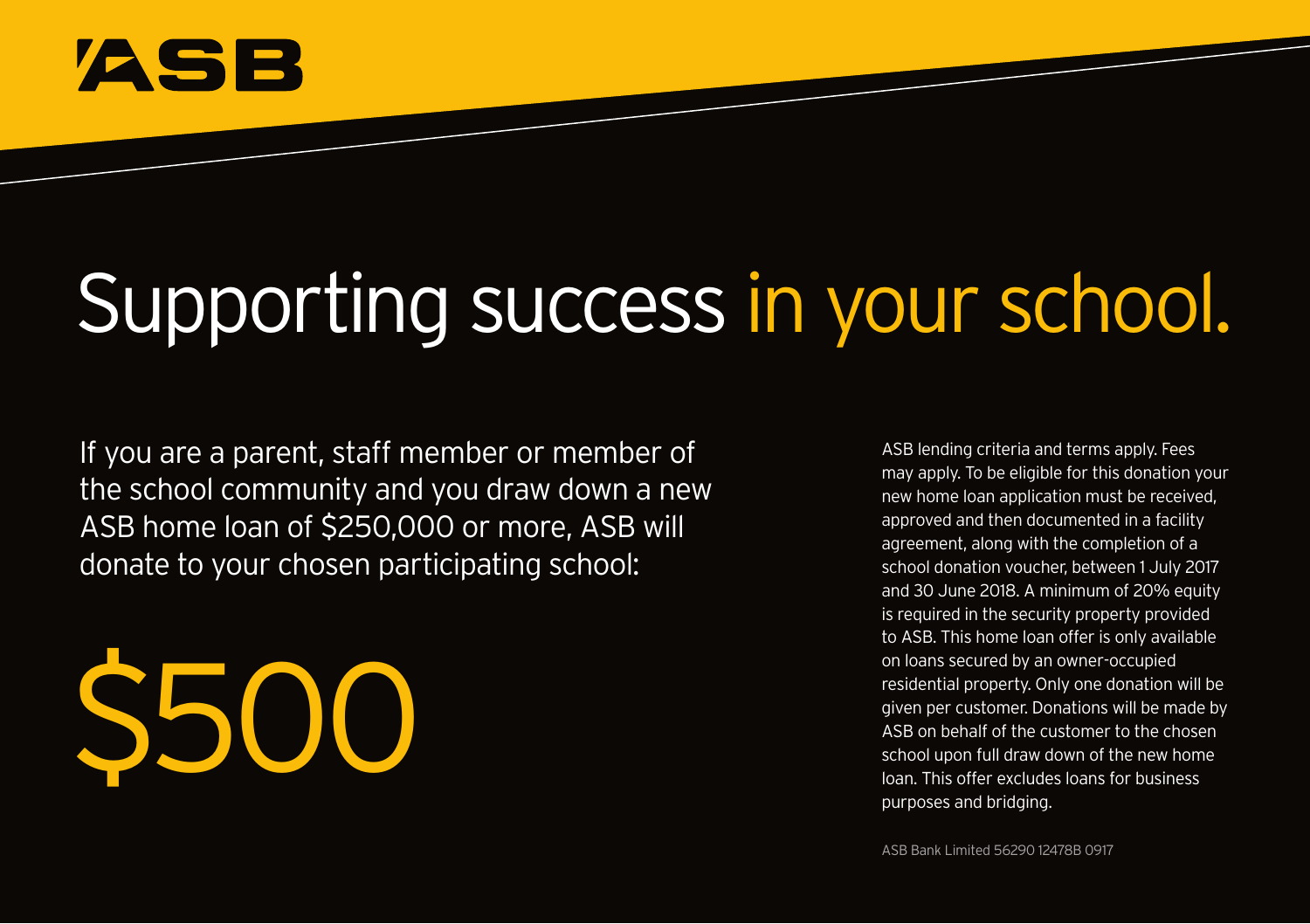

Kerikeri High School Kerikeri, Bay of Islands New Zealand

## Kerikeri High School Representative Hoodie Criteria

Kerikeri High School Representative Hoodies are available for students who meet the schools approved criteria, as described below. These hoodies are not part of the official school uniform. as they are subject to fading if worn regularly, and so are not suitable as a permanent uniform item. Students are currently permitted to wear their approved Kerikeri High School hoodies at school however.

The intention of the hoodies is to provide students who represent the school and meet the hoodie criteria with a comfortable and appropriate casual garment that they can wear to midweek and weekend school sports fixtures, and qualifying Four Cornerstone events.

The school reserves the right to review and amend the criteria for Representative Hoodies as needed.

To qualify for a Representative Kerikeri High School Hoodie students will:

- be in a selected team which represents the school on a regular basis- this can include  $\bullet$ individual sports, eg Athletics, Tennis etc if the students represent the Kerikeri High School at Northland Secondary Schools Association or National events.
- or be involved in a Four Cornerstone activity representing the school on a regular basis, in a selected group or individual activity. This can include Debating, Kapa Haka, Jazz Band, Rock Quest, Student Librarian, Student Council

All Representative Hoodies must have at least one qualifying Four Cornerstone activity listed under the school logo.

Subsequent qualifying activities may be added to the Representative Hoodie over time, with a formal letter from the school approving the addition(s).

New Representative Hoodies may have qualifying Four Cornerstone activities added retrospectively with formal written approval from the school.

All Representative Hoodies must have the students initials embroided on the back right of the hoodie.

The embroidering of Representative Hoodies is included in the cost of the garment, and Representative Hoodies will not be distributed to students without the relevant details included on them.

Hoodies are purchased on the understanding they are unique to the purchasing student and are not transferable to siblings, friends etc.

Hoodies must be ordered through the Kerikeri High School Sports Office.